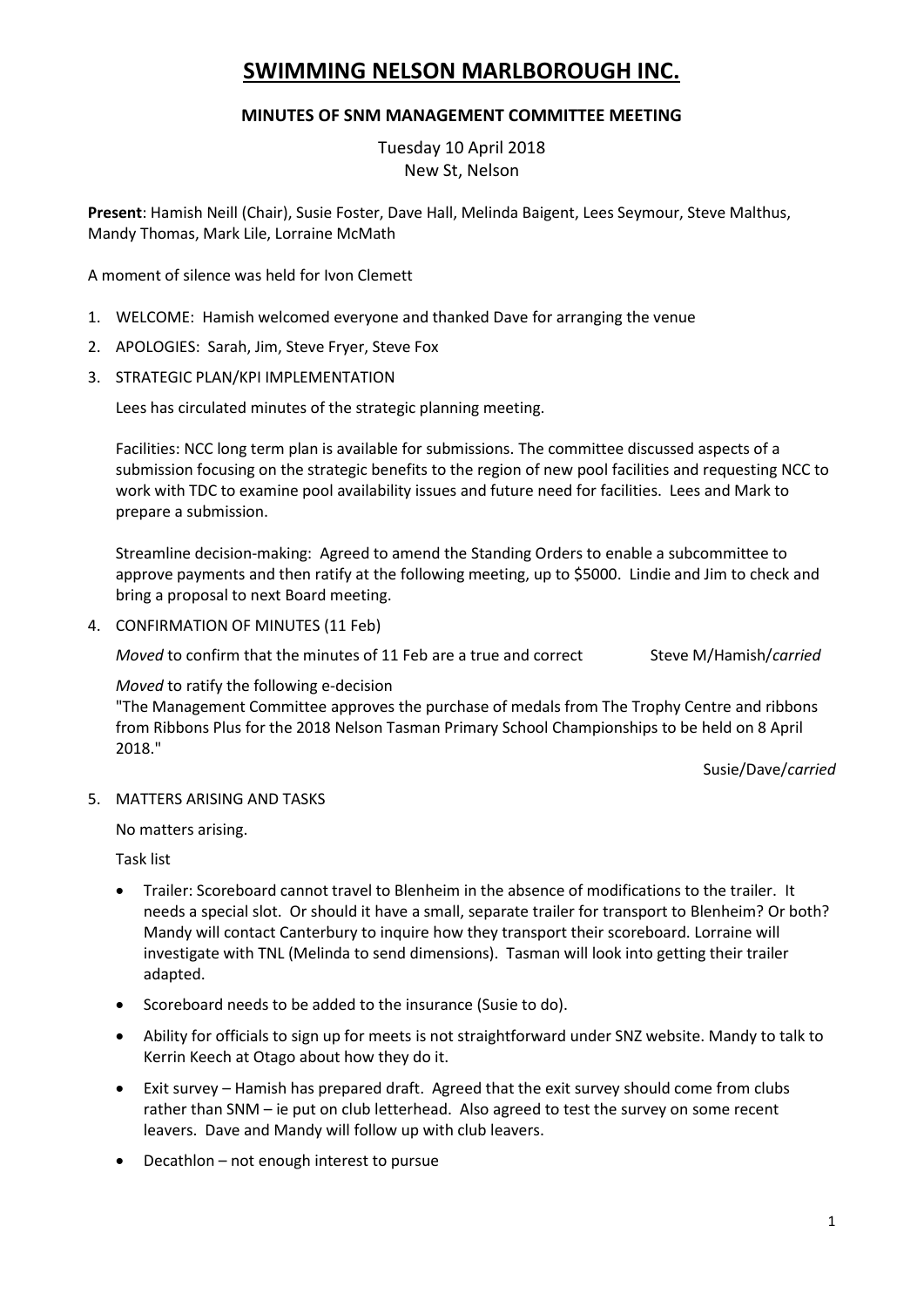## 6. SECRETARY REPORT

The Secretary report was received.

- 7. CLUB UPDATES
	- Nelson South Making good progress on handing over pool operations to HSS and negotiating for lane space during the summer
	- Tasman have been successful in securing funding for new touchpads.

Need to sort out storage for SNM equipment! Ongoing frustrating discussions with TDC. CLM and underwater hockey also interested in storage at RAC. Lorraine will send photos of storage arrangements in Blenheim. Melinda to organise photos of where material is stored presently. Lees will attend TDC meeting as an SNM representative

 Blenheim – just held primary school champs 188 swimmers. Roly Crichton (coach at QEII swim club) coming to do some training.

#### 8. TREASURER REPORT

Susie distributed accounts.

Nayland pool has charged us nearly \$5k for LC champs (including extra time). Invoice arrived last week. Agreed to challenge this invoice: last year they charged us until we got out of the pool. Instead of paying for whole facility when we run overtime we should just be charged for the staff time. Actions: Jim to advise Mandy when the last swim was for each session. Mandy will follow up with Nayland. Susie to advise Mainland that we may be late in submitting documentation.

*Moved* to approve the Treasurer's report and the following payments:

| Medals for primary school champs (reimburse Melinda) | \$730 |
|------------------------------------------------------|-------|
| Footie Signs (reimburse Tasman SC)                   | \$69  |
| Swim Southland (relay entries)                       | \$120 |
| Golden Bay reimbursement (trophy engraving)          | \$11  |

Susie/Steve M/*carried*

Susie will send a thank you to Eddyline for sponsorship of the scoreboard.

#### 9. REGISTRAR REPORT/MEETS MANAGEMENT

Tasman Secondary Schools meet

Jim's recommendations were discussed.

*Moved* that for the Tasman Secondary Schools meet:

- no ribbons be awarded (stay with certificates)
- the flier be approved, with the addition that schools with non-club swimmers should contact the Registrar
- Phil McMath be confirmed as Meet Director

Lees/Steve M/*carried*

SNM SC Champs

Jim's recommendations were discussed.

*Moved* to keep the fees unchanged and award medals for  $1<sup>st</sup>$ ,  $2<sup>nd</sup>$  and  $3<sup>rd</sup>$  place in relays (we already have the medals) **Mandy/Dave/***carried* Mandy/Dave/*carried* 

The committee agreed NOT to impose a penalty for no shows for prelims.

The flier was not agreed, pending further consideration of changing the event order for 800s and 800s and 1500s. Mandy to prepare a mock up of suggested changes for discussions with Jim, then send on to clubs and coaches for comment.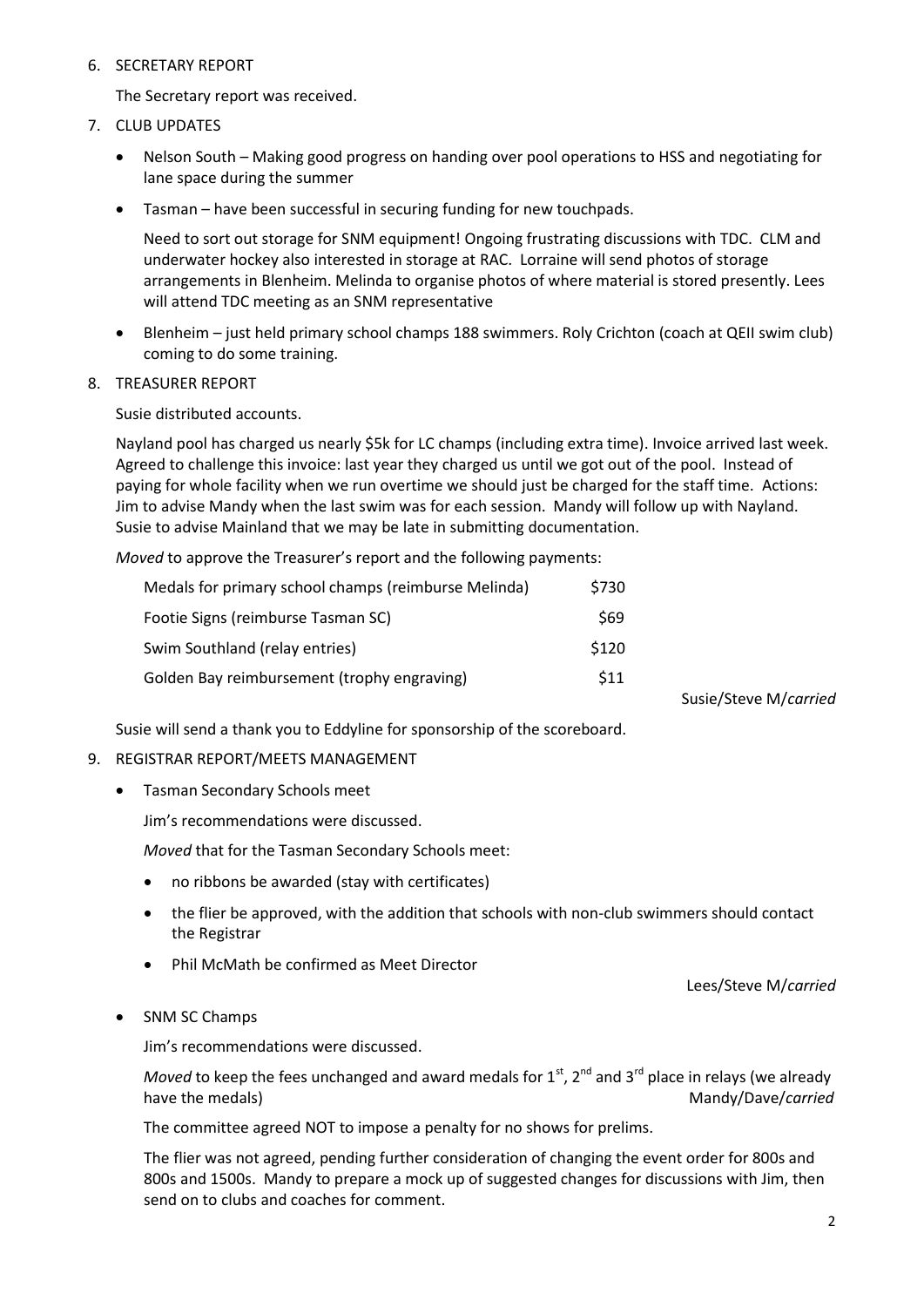Lindie to email Kirsty to invite the Technical Committee to recommend a Meet Director.

• Calendar meeting – 10 June, 10 am venue TBA

*Moved* to approve the Registrar's report and confirm the following as Nelson Marlborough records:

| <b>Tasman LC Meet 10-11 March 2018</b> |     |             |    |          |                        |              |  |
|----------------------------------------|-----|-------------|----|----------|------------------------|--------------|--|
| 800 Free                               | LC. | 11          | м  | 12:54.55 | Lucca Traut            | <b>TASNM</b> |  |
|                                        |     |             |    |          |                        |              |  |
| TSC April Meet 7 April 2018            |     |             |    |          |                        |              |  |
| 1500 Free                              | SC. | 14          | F. | 17:30.13 | Sierra Thomas          | <b>TASNM</b> |  |
| <b>1500 Free</b>                       | SC  | <b>Open</b> | F. | 17:30.13 | Sierra Thomas          | <b>TASNM</b> |  |
| 50 Free                                | SC. | 11          | м  | 30.01    | <b>William Seymour</b> | <b>TASNM</b> |  |
| 200 Back                               | SC. | 11          | м  | 2:42.84  | <b>William Seymour</b> | <b>TASNM</b> |  |
|                                        |     |             |    |          |                        |              |  |

Hamish/Lorraine/*carried*

BSC meet of 20 April

*Moved* to approve shifting the BSC meet of 20 April to 26 May Lorraine/Hamish/*carried*

- SI champs Mandy noted that a number of swimmers are unlikely to attend because the date conflicts with mock exams. Makos Committee will discuss further. Could shift to one week earlier?
- Trophies for the Ton Bolton Cup Hamish has done the investigations.

*Moved* to purchase the CF350 trophy and engrave the last 10 years winners (\$380 total)

Hamish/Susie/*carried*

#### 10. PUBLICITY/COMMUNICATION REPORT

Mark prepared 2 media releases and sent them to media on consecutive days. The Nelson App combined all the articles – shambles. The Nelson and Waimea Weeklies adjust material to focus exclusively on their area.

Following discussion it was agreed to ask Glen Peacock if he will prepare the media releases for national and regional meets. Mark to approve drafts.

Lees offered to contact his PR person (Jacky Walters) and see if she can provide arrange a media session

#### 11. FUNDING REPORT

*Moved* to apply to Air Rescue & Community Services for \$4105.50 (inc GST) to cover the cost of the Pool lane hire at Stadium 2000 in Blenheim for the Short Course Champs on the 3rd, 4th and 5th of August 2018

Melinda/Lees/*carried*

*Moved* to apply to Pub Charity Ltd for \$2220.00 to cover the cost of the medals for Short Course Champs on the 3rd, 4th and 5th of August 2018 from Medals Plus

Melinda/Lees/*carried*

*Moved* to reimburse Melinda (\$198) for gazebos purchased to provide cover for scoreboard

#### Hamish/Lees/*carried*

SNM should make a gift to Eric Peterson to thank for all his work. Petrol vouchers for SC champs (give to him at the meet)

12. SNZ LIAISON REPORT

No teleconferences have been held. Hamish has inquired regarding SNZ's intention for Juniors. SNZ say everything is up to for review.

#### 13. TECHNICAL

No report.